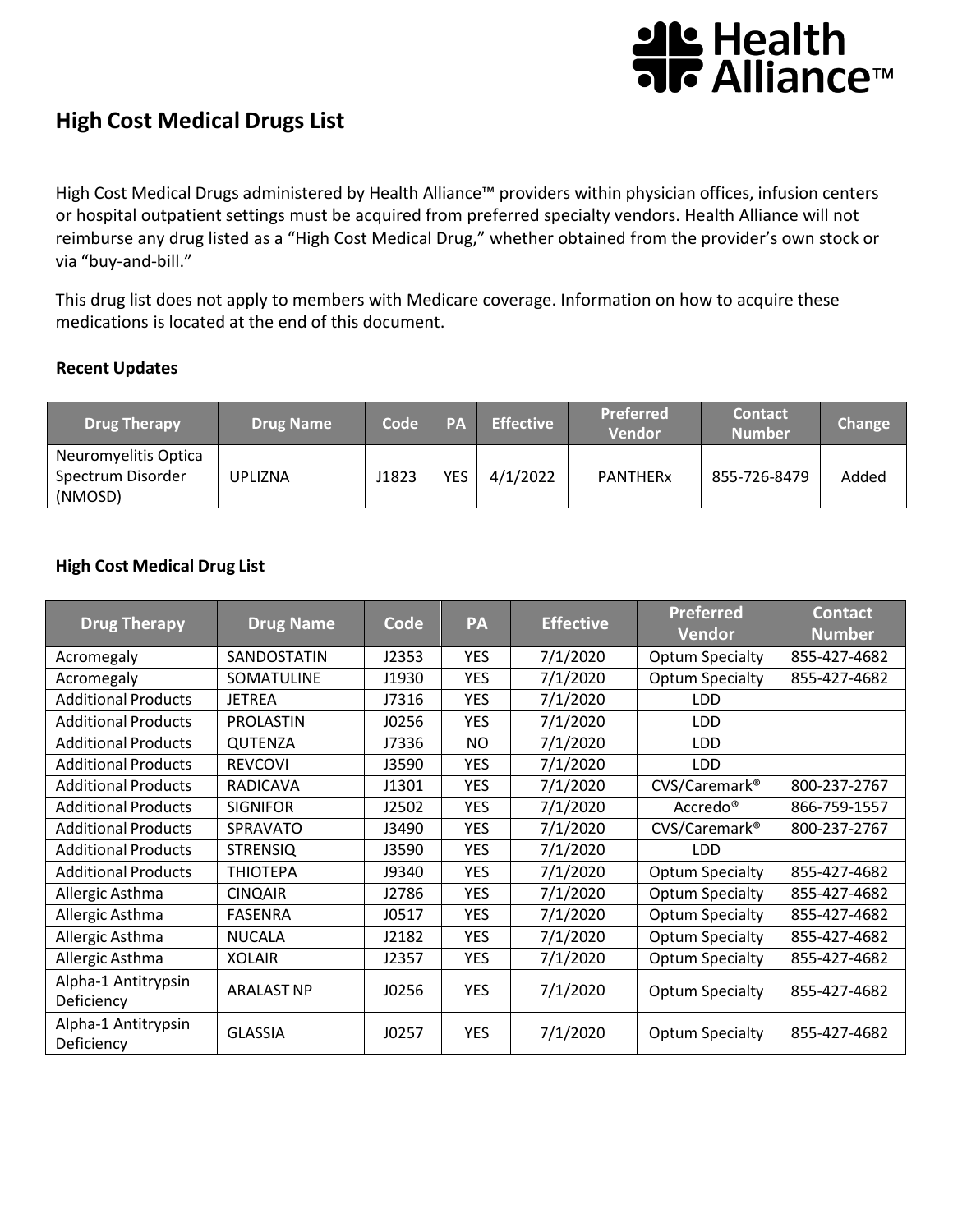| <b>Drug Therapy</b>                               | <b>Drug Name</b>    | Code           | PA         | <b>Effective</b> | <b>Preferred</b><br><b>Vendor</b> | <b>Contact</b><br><b>Number</b> |
|---------------------------------------------------|---------------------|----------------|------------|------------------|-----------------------------------|---------------------------------|
| Alpha-1 Antitrypsin<br>Deficiency                 | ZEMAIRA             | J0256          | <b>YES</b> | 7/1/2020         | <b>Optum Specialty</b>            | 855-427-4682                    |
| Alzheimer's Disease                               | ADUHELM             | J0172          | <b>YES</b> | 7/1/2021         | <b>Optum Specialty</b>            | 855-427-4682                    |
| Anemia                                            | <b>ARANESP</b>      | J0881<br>J0882 | <b>NO</b>  | 7/1/2020         | <b>Optum Specialty</b>            | 855-427-4682                    |
| Anemia                                            | <b>EPOGEN</b>       | J0885<br>Q4081 | <b>NO</b>  | 7/1/2020         | <b>Optum Specialty</b>            | 855-427-4682                    |
| Anemia                                            | <b>MIRCERA</b>      | J0887<br>J0888 | <b>NO</b>  | 7/1/2020         | <b>LDD</b>                        |                                 |
| Anemia                                            | <b>PROCRIT</b>      | J0885<br>Q4081 | <b>NO</b>  | 7/1/2020         | <b>Optum Specialty</b>            | 855-427-4682                    |
| Anemia                                            | <b>RETACRIT</b>     | Q5105<br>Q5106 | <b>NO</b>  | 7/1/2020         | <b>Optum Specialty</b>            | 855-427-4682                    |
| Atypical Hemolytic<br>Uremic Syndrome             | <b>ULTOMIRIS</b>    | J1303          | <b>YES</b> | 7/1/2020         | <b>Optum Specialty</b>            | 855-427-4682                    |
| <b>Botulinum Toxins</b>                           | <b>BOTOX</b>        | J0585          | <b>YES</b> | 7/1/2020         | <b>Optum Specialty</b>            | 855-427-4682                    |
| <b>Botulinum Toxins</b>                           | <b>DYSPORT</b>      | J0586          | <b>YES</b> | 7/1/2020         | <b>Optum Specialty</b>            | 855-427-4682                    |
| <b>Botulinum Toxins</b>                           | <b>MYOBLOC</b>      | J0587          | <b>YES</b> | 7/1/2020         | <b>Optum Specialty</b>            | 855-427-4682                    |
| <b>Botulinum Toxins</b>                           | <b>XEOMIN</b>       | J0588          | <b>YES</b> | 7/1/2020         | <b>Optum Specialty</b>            | 855-427-4682                    |
| <b>Central Precocious</b><br>Puberty (CPP)        | <b>FENSOLVI</b>     | J1950          | <b>YES</b> | 7/1/2021         | CVS/Caremark <sup>®</sup>         | 800-237-2767                    |
| Dupuytren's<br>Contracture,<br>Peyronie's Disease | <b>XIAFLEX</b>      | J0775          | <b>YES</b> | 7/1/2020         | US Bioservices <sup>®</sup>       | 888-518-7246                    |
| Gout                                              | KRYSTEXXA           | J2507          | <b>YES</b> | 7/1/2020         | <b>Optum Specialty</b>            | 855-427-4682                    |
| Hematopoietics                                    | <b>MOZOBIL</b>      | J2562          | <b>YES</b> | 7/1/2020         | <b>Optum Specialty</b>            | 855-427-4682                    |
| Hemophilia                                        | <b>ADVATE</b>       | J7192          | <b>NO</b>  | 7/1/2020         | <b>Optum Specialty</b>            | 855-427-4682                    |
| Hemophilia                                        | ADYNOVATE           | J7207          | <b>NO</b>  | 7/1/2020         | <b>Optum Specialty</b>            | 855-427-4682                    |
| Hemophilia                                        | <b>AFSTYLA</b>      | J7210          | <b>NO</b>  | 7/1/2020         | <b>Optum Specialty</b>            | 855-427-4682                    |
| Hemophilia                                        | <b>ALPHANATE</b>    | J7186<br>J7190 | <b>NO</b>  | 7/1/2020         | <b>Optum Specialty</b>            | 855-427-4682                    |
| Hemophilia                                        | <b>ALPHANINE SD</b> | J7193          | <b>NO</b>  | 7/1/2020         | <b>Optum Specialty</b>            | 855-427-4682                    |
| Hemophilia                                        | <b>ALPROLIX</b>     | J7201          | <b>NO</b>  | 7/1/2020         | <b>Optum Specialty</b>            | 855-427-4682                    |
| Hemophilia                                        | <b>BENEFIX</b>      | J7195          | <b>NO</b>  | 7/1/2020         | <b>Optum Specialty</b>            | 855-427-4682                    |
| Hemophilia                                        | COAGADEX            | J7175          | <b>NO</b>  | 7/1/2020         | <b>Optum Specialty</b>            | 855-427-4682                    |
| Hemophilia                                        | CORIFACT            | J7180          | <b>NO</b>  | 7/1/2020         | <b>Optum Specialty</b>            | 855-427-4682                    |
| Hemophilia                                        | <b>ELOCTATE</b>     | J7205          | <b>NO</b>  | 7/1/2020         | <b>Optum Specialty</b>            | 855-427-4682                    |
| Hemophilia                                        | <b>FEIBA</b>        | J7198          | <b>NO</b>  | 7/1/2020         | <b>Optum Specialty</b>            | 855-427-4682                    |
| Hemophilia                                        | <b>FIBRYGA</b>      | J7177          | <b>NO</b>  | 7/1/2020         | <b>Optum Specialty</b>            | 855-427-4682                    |
| Hemophilia                                        | <b>HEMLIBRA</b>     | J7170          | <b>NO</b>  | 7/1/2020         | <b>Optum Specialty</b>            | 855-427-4682                    |
| Hemophilia                                        | <b>HEMOFILM</b>     | J7190          | <b>NO</b>  | 7/1/2020         | <b>Optum Specialty</b>            | 855-427-4682                    |
| Hemophilia                                        | HUMATE-P            | J7187          | <b>NO</b>  | 7/1/2020         | <b>Optum Specialty</b>            | 855-427-4682                    |
| Hemophilia                                        | <b>IDELVION</b>     | J7202          | <b>NO</b>  | 7/1/2020         | <b>Optum Specialty</b>            | 855-427-4682                    |
| Hemophilia                                        | <b>IXINITY</b>      | J7195          | <b>NO</b>  | 7/1/2020         | <b>Optum Specialty</b>            | 855-427-4682                    |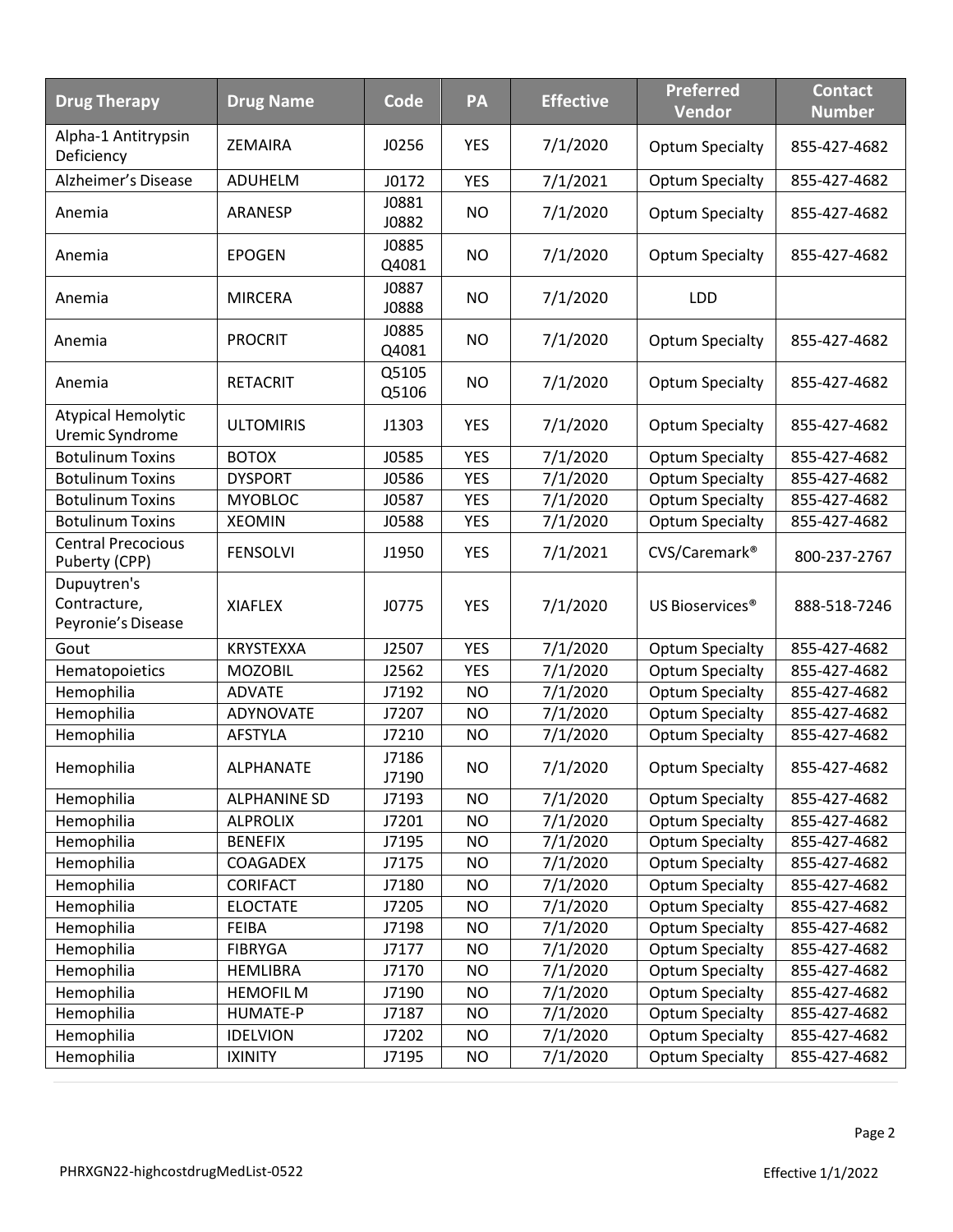|                           |                                     |                | PA         |                  | <b>Preferred</b>          | <b>Contact</b> |
|---------------------------|-------------------------------------|----------------|------------|------------------|---------------------------|----------------|
| <b>Drug Therapy</b>       | <b>Drug Name</b>                    | Code           |            | <b>Effective</b> | Vendor                    | <b>Number</b>  |
| Hemophilia                | JIVI                                | J7208          | <b>NO</b>  | 7/1/2020         | <b>Optum Specialty</b>    | 855-427-4682   |
| Hemophilia                | <b>KOATE</b>                        | J7190          | <b>NO</b>  | 7/1/2020         | <b>Optum Specialty</b>    | 855-427-4682   |
| Hemophilia                | <b>KOGENATE</b>                     | J7192          | <b>NO</b>  | 7/1/2020         | <b>Optum Specialty</b>    | 855-427-4682   |
| Hemophilia                | <b>KOVALTRY</b>                     | J7211          | <b>NO</b>  | 7/1/2020         | <b>Optum Specialty</b>    | 855-427-4682   |
| Hemophilia                | <b>MONONINE</b>                     | J7193          | <b>NO</b>  | 7/1/2020         | <b>Optum Specialty</b>    | 855-427-4682   |
| Hemophilia                | <b>NOVOEIGHT</b>                    | J7182          | <b>NO</b>  | 7/1/2020         | <b>Optum Specialty</b>    | 855-427-4682   |
| Hemophilia                | <b>NOVOSEVEN RT</b>                 | J7189          | <b>NO</b>  | 7/1/2020         | <b>Optum Specialty</b>    | 855-427-4682   |
| Hemophilia                | <b>NUWIQ</b>                        | J7209          | <b>NO</b>  | 7/1/2020         | <b>Optum Specialty</b>    | 855-427-4682   |
| Hemophilia                | <b>OBIZUR</b>                       | J7188          | <b>NO</b>  | 7/1/2020         | CVS/Caremark <sup>®</sup> | 800-237-2767   |
| Hemophilia                | PROFILNINE SD                       | J7194          | <b>NO</b>  | 7/1/2020         | <b>Optum Specialty</b>    | 855-427-4682   |
| Hemophilia                | <b>REBINYN</b>                      | J7203          | <b>NO</b>  | 7/1/2020         | <b>Optum Specialty</b>    | 855-427-4682   |
| Hemophilia                | RECOMBINATE                         | J7192          | <b>NO</b>  | 7/1/2020         | <b>Optum Specialty</b>    | 855-427-4682   |
| Hemophilia                | <b>RIASTAP</b>                      | J7178          | <b>NO</b>  | 7/1/2020         | <b>Optum Specialty</b>    | 855-427-4682   |
| Hemophilia                | <b>RIXUBIS</b>                      | J7200          | <b>NO</b>  | 7/1/2020         | <b>Optum Specialty</b>    | 855-427-4682   |
| Hemophilia                | <b>STIMATE</b>                      | J3490          | <b>NO</b>  | 7/1/2020         | <b>Optum Specialty</b>    | 855-427-4682   |
| Hemophilia                | <b>TRETTEN</b>                      | J7181          | <b>NO</b>  | 7/1/2020         | <b>Optum Specialty</b>    | 855-427-4682   |
| Hemophilia                | <b>VONVENDI</b>                     | J7179          | <b>NO</b>  | 7/1/2020         | <b>Optum Specialty</b>    | 855-427-4682   |
| Hemophilia                | <b>WILATE</b>                       | J7183          | <b>NO</b>  | 7/1/2020         | <b>Optum Specialty</b>    | 855-427-4682   |
| Hemophilia                | <b>XYNTHA</b>                       | J7185          | <b>NO</b>  | 7/1/2020         | <b>Optum Specialty</b>    | 855-427-4682   |
| Hereditary<br>Angioedema  | <b>CINRYZE</b>                      | J0598          | <b>YES</b> | 7/1/2020         | <b>Optum Specialty</b>    | 855-427-4682   |
| <b>Hormonal Therapies</b> | <b>ELIGARD</b>                      | J9217          | <b>YES</b> | 7/1/2020         | <b>Optum Specialty</b>    | 855-427-4682   |
| <b>Hormonal Therapies</b> | <b>FIRMAGON</b>                     | J9155          | <b>YES</b> | 7/1/2020         | <b>Optum Specialty</b>    | 855-427-4682   |
| <b>Hormonal Therapies</b> | <b>LEUPROLIDE</b><br><b>ACETATE</b> | J1950<br>J9217 | <b>YES</b> | 7/1/2020         | <b>Optum Specialty</b>    | 855-427-4682   |
| <b>Hormonal Therapies</b> | LUPANETA PACK                       | J3490          | <b>YES</b> | 7/1/2020         | <b>Optum Specialty</b>    | 855-427-4682   |
| <b>Hormonal Therapies</b> | <b>LUPRON DEPOT</b>                 | J1950<br>J9217 | <b>YES</b> | 7/1/2020         | <b>Optum Specialty</b>    | 855-427-4682   |
| <b>Hormonal Therapies</b> | <b>SUPPRELIN</b>                    | J9226          | <b>YES</b> | 7/1/2020         | <b>Optum Specialty</b>    | 855-427-4682   |
| <b>Hormonal Therapies</b> | TRELSTAR                            | J3315          | <b>YES</b> | 7/1/2020         | <b>Optum Specialty</b>    | 855-427-4682   |
| <b>Hormonal Therapies</b> | <b>TRIPTODUR</b>                    | J3316          | <b>YES</b> | 7/1/2020         | LDD                       |                |
| <b>Hormonal Therapies</b> | <b>ZOLADEX</b>                      | J9202          | <b>YES</b> | 7/1/2020         | <b>Optum Specialty</b>    | 855-427-4682   |
| I.V.I.G.                  | <b>ASCENIV</b>                      | J1599          | <b>YES</b> | 7/1/2020         | <b>Optum Specialty</b>    | 855-427-4682   |
| I.V.I.G.                  | <b>BIVIGAM</b>                      | J1556          | <b>YES</b> | 7/1/2020         | <b>Optum Specialty</b>    | 855-427-4682   |
| I.V.I.G.                  | CARIMUNE                            | J1566          | <b>YES</b> | 7/1/2020         | <b>Optum Specialty</b>    | 855-427-4682   |
| I.V.I.G.                  | <b>CUTAQUIG</b>                     | J3590          | <b>YES</b> | 7/1/2020         | <b>LDD</b>                |                |
| I.V.I.G.                  | <b>CYTOGAM</b>                      | J0850          | <b>YES</b> | 7/1/2020         | Optum Specialty           | 855-427-4682   |
| I.V.I.G.                  | FLEBOGAMMA                          | J1572          | <b>YES</b> | 7/1/2020         | <b>Optum Specialty</b>    | 855-427-4682   |
| I.V.I.G.                  | <b>GAMASTAN</b>                     | J1460<br>J1560 | <b>YES</b> | 7/1/2020         | <b>Optum Specialty</b>    | 855-427-4682   |
| I.V.I.G.                  | GAMMAGARD                           | J1569          | <b>YES</b> | 7/1/2020         | <b>Optum Specialty</b>    | 855-427-4682   |
| I.V.I.G.                  | GAMMAGARD S/D                       | J1566          | <b>YES</b> | 7/1/2020         | <b>Optum Specialty</b>    | 855-427-4682   |
| I.V.I.G.                  | GAMMAKED                            | J1561          | <b>YES</b> | 7/1/2020         | <b>Optum Specialty</b>    | 855-427-4682   |
| I.V.I.G.                  | <b>GAMMAPLEX</b>                    | J1557          | <b>YES</b> | 7/1/2020         | <b>Optum Specialty</b>    | 855-427-4682   |
| I.V.I.G.                  | <b>GAMUNEX</b>                      | J1561          | <b>YES</b> | 7/1/2020         | <b>Optum Specialty</b>    | 855-427-4682   |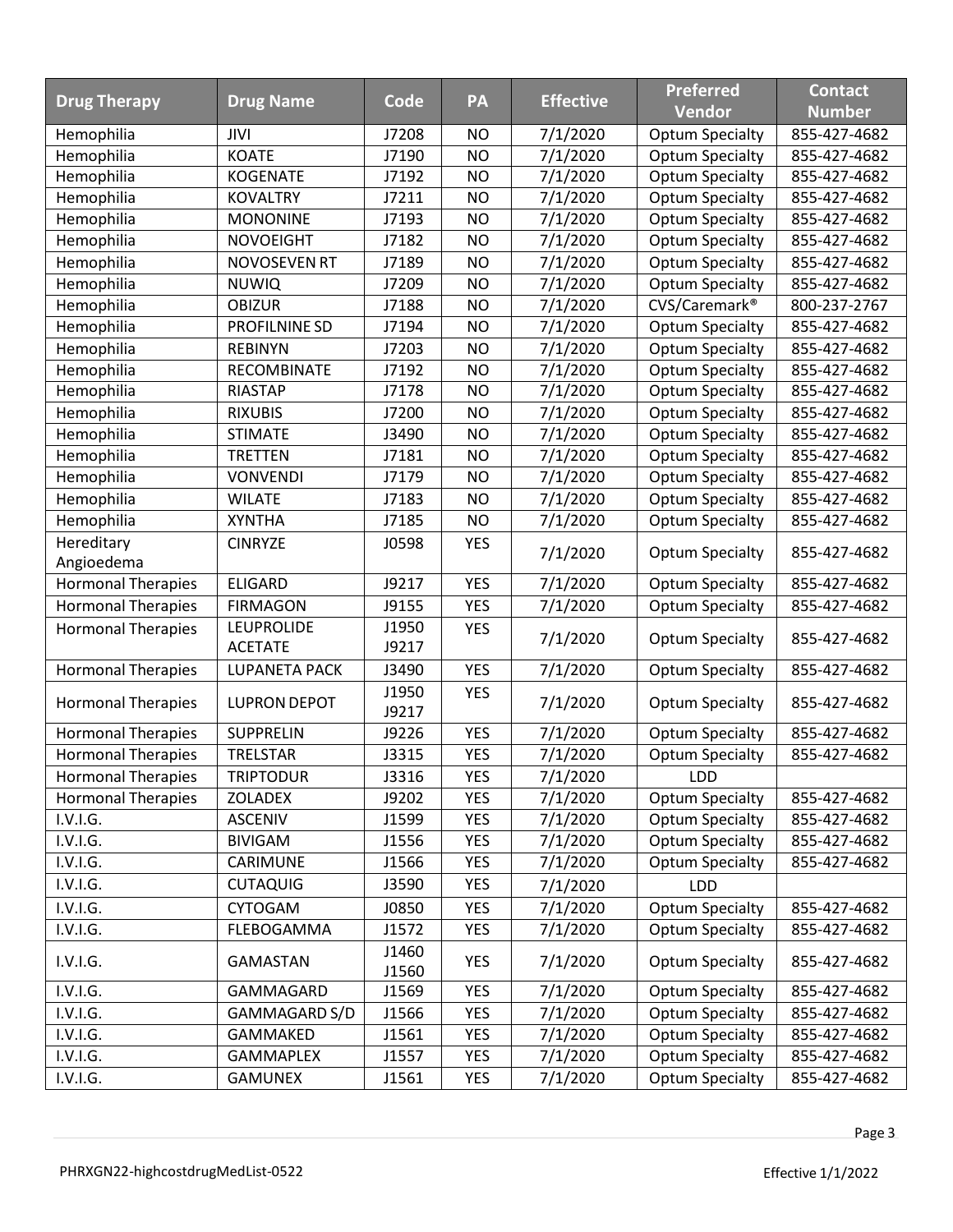| <b>Drug Therapy</b>                         | <b>Drug Name</b> | Code           | PA         | <b>Effective</b> | <b>Preferred</b>          | <b>Contact</b> |
|---------------------------------------------|------------------|----------------|------------|------------------|---------------------------|----------------|
|                                             |                  |                |            |                  | <b>Vendor</b>             | <b>Number</b>  |
| I.V.I.G.                                    | <b>GAMUNEX-C</b> | J1561          | <b>YES</b> | 7/1/2020         | <b>Optum Specialty</b>    | 855-427-4682   |
| I.V.I.G.                                    | <b>HIZENTRA</b>  | J1559          | <b>YES</b> | 7/1/2020         | <b>Optum Specialty</b>    | 855-427-4682   |
| I.V.I.G.                                    | NABI-HB          | 90371          | <b>YES</b> | 7/1/2020         | CVS/Caremark <sup>®</sup> | 800-237-2767   |
| I.V.I.G.                                    | <b>OCTAGAM</b>   | J1568          | <b>YES</b> | 7/1/2020         | <b>Optum Specialty</b>    | 855-427-4682   |
| I.V.I.G.                                    | PANZYGA          | J1599          | <b>YES</b> | 7/1/2020         | <b>Optum Specialty</b>    | 855-427-4682   |
| I.V.I.G.                                    | <b>PRIVIGEN</b>  | J1459          | <b>YES</b> | 7/1/2020         | <b>Optum Specialty</b>    | 855-427-4682   |
| I.V.I.G.                                    | <b>XEMBIFY</b>   | J1558          | <b>YES</b> | 7/1/2020         | <b>Optum Specialty</b>    | 855-427-4682   |
| <b>Infectious Disease</b>                   | <b>ALFERON N</b> | J9215          | <b>YES</b> | 7/1/2020         | <b>Optum Specialty</b>    | 855-427-4682   |
| <b>Infectious Disease</b>                   | <b>TROGARZO</b>  | J1746          | <b>NO</b>  | 7/1/2020         | CVS/Caremark <sup>®</sup> | 800-237-2767   |
| Inflammatory Bowel<br><b>Disease</b>        | <b>CIMZIA</b>    | J0717          | <b>YES</b> | 7/1/2020         | <b>Optum Specialty</b>    | 855-427-4682   |
| Inflammatory Bowel<br><b>Disease</b>        | <b>ENTYVIO</b>   | J3380          | <b>YES</b> | 7/1/2020         | <b>Optum Specialty</b>    | 855-427-4682   |
| <b>Inflammatory Bowel</b><br><b>Disease</b> | <b>RENFLEXIS</b> | Q5104          | <b>YES</b> | 7/1/2020         | <b>Optum Specialty</b>    | 855-427-4682   |
| Lysosomal Storage<br><b>Diseases</b>        | ALDURAZYME       | J1931          | <b>YES</b> | 7/1/2020         | <b>Optum Specialty</b>    | 855-427-4682   |
| Lysosomal Storage<br><b>Diseases</b>        | CEREZYME         | J1786          | <b>YES</b> | 7/1/2020         | <b>Optum Specialty</b>    | 855-427-4682   |
| Lysosomal Storage<br><b>Diseases</b>        | <b>ELAPRASE</b>  | J1743          | <b>YES</b> | 7/1/2020         | <b>Optum Specialty</b>    | 855-427-4682   |
| Lysosomal Storage<br><b>Diseases</b>        | <b>ELELYSO</b>   | J3060          | <b>YES</b> | 7/1/2020         | CVS/Caremark <sup>®</sup> | 800-237-2767   |
| Lysosomal Storage<br><b>Diseases</b>        | FABRAZYME        | J0180          | <b>YES</b> | 7/1/2020         | <b>Optum Specialty</b>    | 855-427-4682   |
| Lysosomal Storage<br><b>Diseases</b>        | <b>KANUMA</b>    | J2840          | <b>YES</b> | 7/1/2020         | <b>Optum Specialty</b>    | 855-427-4682   |
| Lysosomal Storage<br><b>Diseases</b>        | LUMIZYME         | J0221          | <b>YES</b> | 7/1/2020         | <b>Optum Specialty</b>    | 855-427-4682   |
| Lysosomal Storage<br><b>Diseases</b>        | NAGLAZYME        | J1458          | <b>YES</b> | 7/1/2020         | CVS/Caremark <sup>®</sup> | 800-237-2767   |
| Lysosomal Storage<br><b>Diseases</b>        | VIMIZIM          | J1322          | <b>YES</b> | 7/1/2020         | CVS/Caremark <sup>®</sup> | 800-237-2767   |
| Lysosomal Storage<br><b>Diseases</b>        | <b>VPRIV</b>     | J3385          | <b>YES</b> | 7/1/2020         | <b>Optum Specialty</b>    | 855-427-4682   |
| Multiple Sclerosis                          | LEMTRADA         | J0202          | <b>YES</b> | 7/1/2020         | <b>Optum Specialty</b>    | 855-427-4682   |
| <b>Multiple Sclerosis</b>                   | <b>OCREVUS</b>   | J2350          | <b>YES</b> | 7/1/2020         | <b>Optum Specialty</b>    | 855-427-4682   |
| <b>Multiple Sclerosis</b>                   | <b>TYSABRI</b>   | J2323          | <b>YES</b> | 7/1/2020         | <b>Optum Specialty</b>    | 855-427-4682   |
| Neutropenia                                 | <b>FULPHILA</b>  | Q5108          | <b>NO</b>  | 7/1/2020         | <b>Optum Specialty</b>    | 855-427-4682   |
| Neutropenia                                 | LEUKINE          | J2820          | <b>NO</b>  | 7/1/2020         | <b>Optum Specialty</b>    | 855-427-4682   |
| Neutropenia                                 | NEULASTA         | J2505<br>J2506 | <b>NO</b>  | 7/1/2020         | <b>Optum Specialty</b>    | 855-427-4682   |
| Neutropenia                                 | <b>NYVEPRIA</b>  | Q5122          | <b>NO</b>  | 10/1/2020        | <b>Optum Specialty</b>    | 855-427-4682   |
| Neutropenia                                 | <b>UDENYCA</b>   | Q5111          | <b>NO</b>  | 7/1/2020         | <b>Optum Specialty</b>    | 855-427-4682   |
| Neutropenia                                 | ZIEXTENZO        | Q5120          | <b>NO</b>  | 7/1/2020         | <b>Optum Specialty</b>    | 855-427-4682   |

Page 4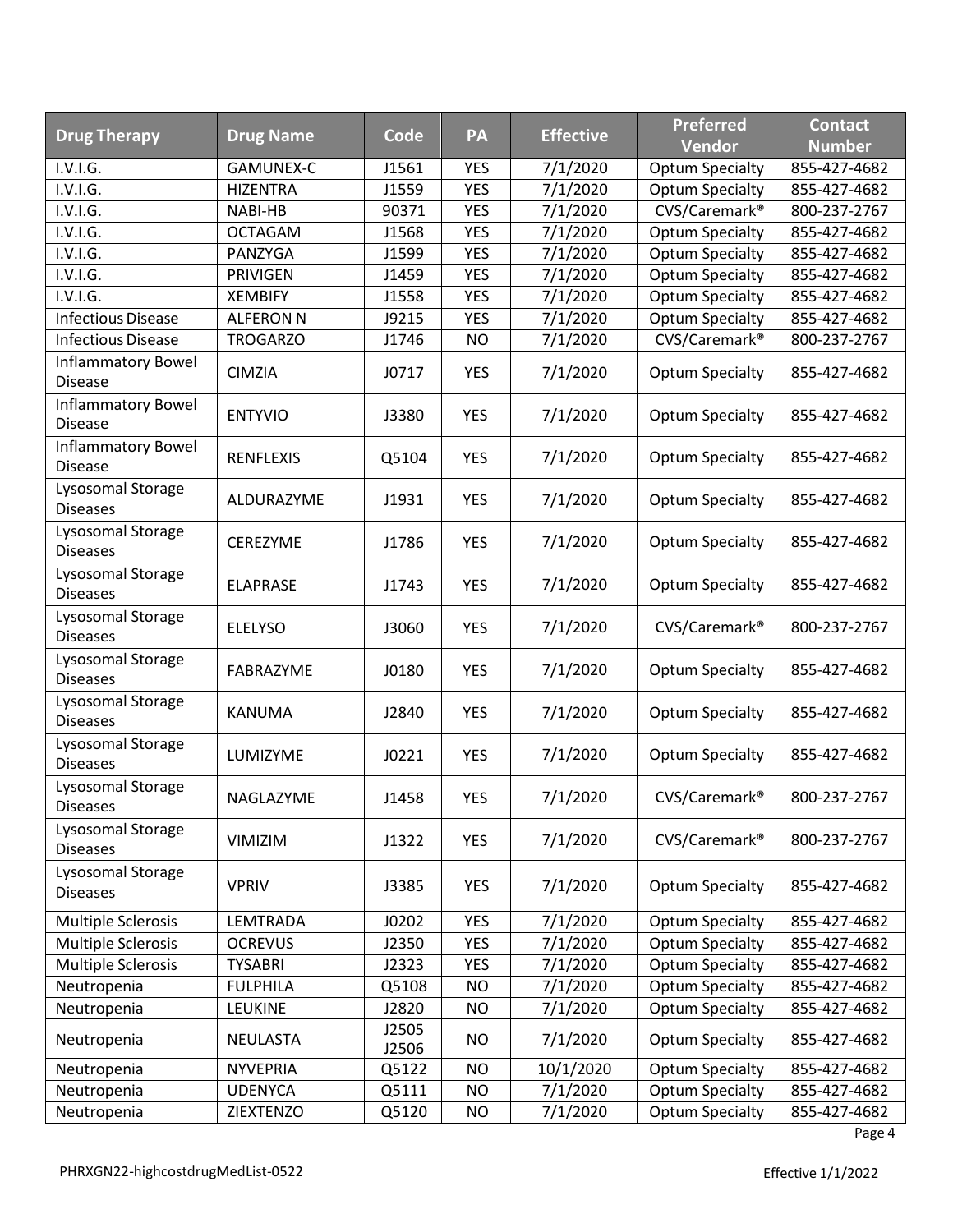| <b>Drug Therapy</b>               | <b>Drug Name</b>   | Code  | PA         | <b>Effective</b> | <b>Preferred</b><br><b>Vendor</b>               | <b>Contact</b><br><b>Number</b> |
|-----------------------------------|--------------------|-------|------------|------------------|-------------------------------------------------|---------------------------------|
| Ophthalmology<br><b>Disorders</b> | <b>BEOVU</b>       | J0179 | <b>NO</b>  | 7/1/2020         | <b>Optum Specialty</b>                          | 855-427-4682                    |
| Ophthalmology<br><b>Disorders</b> | <b>DURYSTA</b>     | J3490 | <b>NO</b>  | 10/1/2020        | <b>Optum Specialty</b>                          | 855-427-4682                    |
| Ophthalmology<br><b>Disorders</b> | <b>EYLEA</b>       | J0178 | <b>NO</b>  | 7/1/2020         | <b>Optum Specialty</b>                          | 855-427-4682                    |
| Ophthalmology<br><b>Disorders</b> | ILUVIEN            | J7313 | <b>NO</b>  | 7/1/2020         | <b>Optum Specialty</b>                          | 855-427-4682                    |
| Ophthalmology<br><b>Disorders</b> | <b>LUCENTIS</b>    | J2778 | <b>NO</b>  | 7/1/2020         | <b>Optum Specialty</b>                          | 855-427-4682                    |
| Ophthalmology<br><b>Disorders</b> | LUXTURNA           | J3398 | <b>YES</b> | 7/1/2020         | Accredo <sup>®</sup>                            | 866-759-1557                    |
| Ophthalmology<br><b>Disorders</b> | <b>OZURDEX</b>     | J7312 | <b>NO</b>  | 7/1/2020         | <b>Optum Specialty</b>                          | 855-427-4682                    |
| Ophthalmology<br><b>Disorders</b> | <b>RETISERT</b>    | J7311 | <b>NO</b>  | 7/1/2020         | <b>Optum Specialty</b>                          | 855-427-4682                    |
| Ophthalmology<br><b>Disorders</b> | <b>TEPEZZA</b>     | J3590 | <b>YES</b> | 8/1/2020         | Accredo <sup>®</sup>                            | 866-759-1557                    |
| Ophthalmology<br><b>Disorders</b> | <b>VISUDYNE</b>    | J3396 | <b>NO</b>  | 7/1/2020         | <b>Optum Specialty</b>                          | 855-427-4682                    |
| Ophthalmology<br><b>Disorders</b> | <b>YUTIQ</b>       | J7314 | <b>NO</b>  | 7/1/2020         | Optum Specialty,<br>US Bioservices <sup>®</sup> | 855-427-4682                    |
| Oncology                          | <b>TEMODAR</b>     | J9328 | <b>YES</b> | 7/1/2020         | <b>Optum Specialty</b>                          | 855-427-4682                    |
| Oncology                          | ZOLEDRONIC ACID    | J3489 | <b>NO</b>  | 7/1/2020         | <b>Optum Specialty</b>                          | 855-427-4682                    |
| Oncology - Injectable             | <b>ADCETRIS</b>    | J9042 | <b>YES</b> | 7/1/2020         | <b>Optum Specialty</b>                          | 855-427-4682                    |
| Oncology - Injectable             | <b>ALIQOPA</b>     | J9057 | <b>YES</b> | 7/1/2020         | LDD                                             |                                 |
| Oncology - Injectable             | ARZERRA            | J9302 | <b>YES</b> | 7/1/2020         | <b>Optum Specialty</b>                          | 855-427-4682                    |
| Oncology - Injectable             | <b>ASPARLAS</b>    | J9118 | <b>YES</b> | 7/1/2020         | <b>Optum Specialty</b>                          | 855-427-4682                    |
| Oncology-Injectable               | <b>AZACITIDINE</b> | J9025 | <b>YES</b> | 7/1/2020         | <b>Optum Specialty</b>                          | 855-427-4682                    |
| Oncology-Injectable               | <b>BAVENCIO</b>    | J9023 | <b>YES</b> | 7/1/2020         | CVS/Caremark <sup>®</sup>                       | 800-237-2767                    |
| Oncology - Injectable             | <b>BELEODAQ</b>    | J9032 | <b>YES</b> | 7/1/2020         | CVS/Caremark <sup>®</sup>                       | 800-237-2767                    |
| Oncology - Injectable             | <b>BELRAPZO</b>    | J9036 | <b>YES</b> | 7/1/2020         | <b>Optum Specialty</b>                          | 855-427-4682                    |
| Oncology - Injectable             | <b>BENDEKA</b>     | J9034 | <b>YES</b> | 7/1/2020         | <b>Optum Specialty</b>                          | 855-427-4682                    |
| Oncology - Injectable             | <b>BESPONSA</b>    | J9229 | <b>YES</b> | 7/1/2020         | <b>Optum Specialty</b>                          | 855-427-4682                    |
| Oncology - Injectable             | <b>BLINCYTO</b>    | J9039 | <b>YES</b> | 7/1/2020         | CVS/Caremark <sup>®</sup>                       | 800-237-2767                    |
| Oncology-Injectable               | <b>BORTEZOMIB</b>  | J9044 | <b>YES</b> | 7/1/2020         | <b>Optum Specialty</b>                          | 855-427-4682                    |
| Oncology - Injectable             | CYRAMZA            | J9308 | <b>YES</b> | 7/1/2020         | <b>Optum Specialty</b>                          | 855-427-4682                    |
| Oncology - Injectable             | <b>DACOGEN</b>     | J0894 | YES        | 7/1/2020         | <b>Optum Specialty</b>                          | 855-427-4682                    |
| Oncology - Injectable             | DARZALEX           | J9145 | <b>YES</b> | 7/1/2020         | <b>Optum Specialty</b>                          | 855-427-4682                    |
| Oncology - Injectable             | DARZALEX FASPRO    | J9144 | <b>YES</b> | 10/1/2021        | <b>Optum Specialty</b>                          | 855-427-4682                    |
| Oncology - Injectable             | <b>ELZONRIS</b>    | J9269 | <b>YES</b> | 7/1/2020         | <b>LDD</b>                                      |                                 |
| Oncology - Injectable             | <b>EMPLICITI</b>   | J9176 | <b>YES</b> | 7/1/2020         | <b>Optum Specialty</b>                          | 855-427-4682                    |
| Oncology - Injectable             | <b>ENHERTU</b>     | J9358 | <b>YES</b> | 10/1/2020        | <b>Optum Specialty</b>                          | 855-427-4682                    |
| Oncology - Injectable             | <b>ERBITUX</b>     | J9055 | <b>YES</b> | 7/1/2020         | <b>Optum Specialty</b>                          | 855-427-4682                    |
| Oncology - Injectable             | ERWINAZE           | J9019 | <b>YES</b> | 7/1/2020         | <b>Optum Specialty</b>                          | 855-427-4682                    |
| Oncology - Injectable             | <b>EVOMELA</b>     | J9245 | <b>NO</b>  | 7/1/2020         | <b>Optum Specialty</b>                          | 855-427-4682                    |

Page 5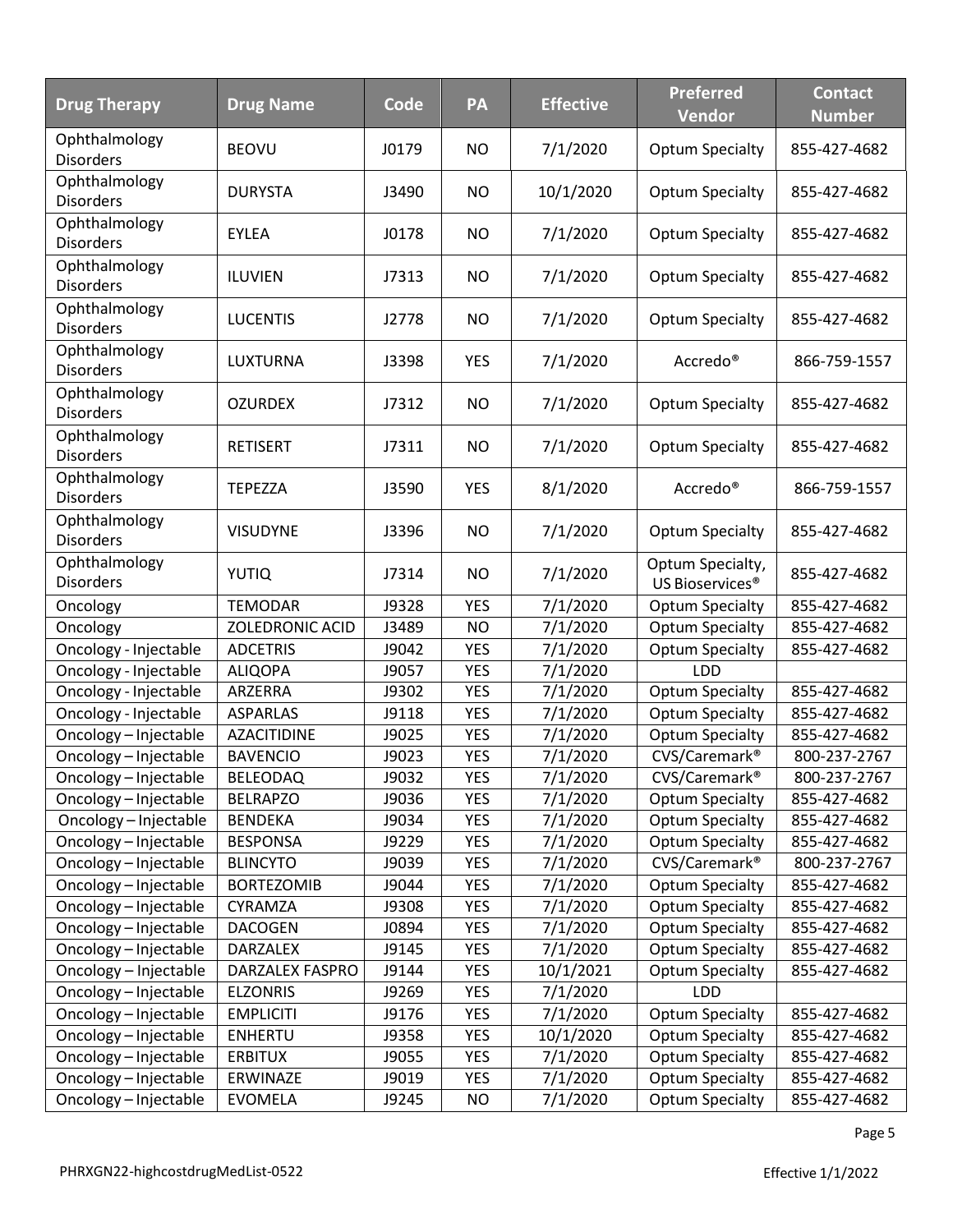|                       |                           |                |            |                  | <b>Preferred</b>          | <b>Contact</b> |
|-----------------------|---------------------------|----------------|------------|------------------|---------------------------|----------------|
| <b>Drug Therapy</b>   | <b>Drug Name</b>          | Code           | PA         | <b>Effective</b> | <b>Vendor</b>             | <b>Number</b>  |
| Oncology - Injectable | <b>FOLOTYN</b>            | J9307          | <b>YES</b> | 7/1/2020         | <b>Optum Specialty</b>    | 855-427-4682   |
| Oncology - Injectable | <b>GAZYVA</b>             | J9301          | <b>YES</b> | 7/1/2020         | <b>Optum Specialty</b>    | 855-427-4682   |
| Oncology - Injectable | <b>HALAVEN</b>            | J9179          | <b>YES</b> | 7/1/2020         | <b>Optum Specialty</b>    | 855-427-4682   |
| Oncology - Injectable | <b>HERCEPTIN</b>          | J9355          | <b>YES</b> | 7/1/2020         | <b>Optum Specialty</b>    | 855-427-4682   |
| Oncology - Injectable | <b>HERCEPTIN</b>          | J9356          | <b>YES</b> | 7/1/2020         | <b>Optum Specialty</b>    | 855-427-4682   |
|                       | <b>HYCLEA</b>             |                |            |                  |                           |                |
| Oncology-Injectable   | HERZUMA                   | Q5113          | <b>YES</b> | 10/1/2020        | <b>Optum Specialty</b>    | 855-427-4682   |
| Oncology - Injectable | <b>IMFINZI</b>            | J9173          | <b>YES</b> | 7/1/2020         | <b>Optum Specialty</b>    | 855-427-4682   |
| Oncology - Injectable | <b>IMLYGIC</b>            | J9325          | <b>YES</b> | 7/1/2020         | LDD                       |                |
| Oncology - Injectable | <b>INFUGEM</b>            | J9198          | <b>YES</b> | 7/1/2020         | <b>Optum Specialty</b>    | 855-427-4682   |
| Oncology - Injectable | <b>INTRON A</b>           | J9214          | <b>YES</b> | 7/1/2020         | <b>Optum Specialty</b>    | 855-427-4682   |
| Oncology - Injectable | <b>ISTODAX</b>            | J9315          | <b>YES</b> | 7/1/2020         | <b>Optum Specialty</b>    | 855-427-4682   |
| Oncology - Injectable | <b>IXEMPRA</b>            | J9207          | <b>YES</b> | 7/1/2020         | <b>Optum Specialty</b>    | 855-427-4682   |
| Oncology - Injectable | <b>JEVTANA</b>            | J9043          | <b>YES</b> | 7/1/2020         | <b>Optum Specialty</b>    | 855-427-4682   |
| Oncology - Injectable | <b>KADCYLA</b>            | J9354          | <b>YES</b> | 7/1/2020         | <b>Optum Specialty</b>    | 855-427-4682   |
| Oncology - Injectable | <b>KANJINTI</b>           | Q5117          | <b>YES</b> | 7/1/2020         | <b>Optum Specialty</b>    | 855-427-4682   |
| Oncology - Injectable | <b>KEYTRUDA</b>           | J9271          | <b>YES</b> | 7/1/2020         | <b>Optum Specialty</b>    | 855-427-4682   |
| Oncology - Injectable | <b>KHAPZORY</b>           | J0642          | YES        | 7/1/2020         | <b>Optum Specialty</b>    | 855-427-4682   |
| Oncology - Injectable | <b>KYPROLIS</b>           | J9047          | <b>YES</b> | 7/1/2020         | <b>Optum Specialty</b>    | 855-427-4682   |
| Oncology - Injectable | LEVOLEUCOVORIN<br>CALCIUM | J0641          | <b>YES</b> | 7/1/2020         | <b>Optum Specialty</b>    | 855-427-4682   |
| Oncology - Injectable | <b>LIBTAYO</b>            | J9119          | <b>YES</b> | 7/1/2020         | <b>LDD</b>                |                |
| Oncology - Injectable | <b>LUMOXITI</b>           | J9313          | <b>YES</b> | 7/1/2020         | CVS/Caremark <sup>®</sup> | 800-237-2767   |
| Oncology - Injectable | MARGENZA                  | J9353          | <b>YES</b> | 7/1/2021         | CVS/Caremark <sup>®</sup> | 800-237-2767   |
| Oncology - Injectable | <b>MYLOTARG</b>           | J9203          | <b>YES</b> | 7/1/2020         | <b>Optum Specialty</b>    | 855-427-4682   |
| Oncology - Injectable | <b>MVASI</b>              | Q5107          | <b>YES</b> | 7/1/2020         | <b>Optum Specialty</b>    | 855-427-4682   |
| Oncology - Injectable | <b>OGIVRI</b>             | Q5114          | <b>YES</b> | 7/1/2020         | <b>Optum Specialty</b>    | 855-427-4682   |
| Oncology - Injectable | ONCASPAR                  | J9266          | <b>YES</b> | 7/1/2020         | <b>Optum Specialty</b>    | 855-427-4682   |
| Oncology - Injectable | <b>ONIVYDE</b>            | J9205          | <b>YES</b> | 7/1/2020         | <b>Optum Specialty</b>    | 855-427-4682   |
| Oncology - Injectable | ONTRUZANT                 | Q5112          | <b>YES</b> | 10/1/2020        | <b>Optum Specialty</b>    | 855-427-4682   |
| Oncology - Injectable | <b>OPDIVO</b>             | J9299          | <b>YES</b> | 7/1/2020         | <b>Optum Specialty</b>    | 855-427-4682   |
| Oncology - Injectable | <b>PADCEV</b>             | J9177          | YES        | 10/1/2020        | <b>Optum Specialty</b>    | 855-427-4682   |
| Oncology - Injectable | PERJETA                   | J9306          | <b>YES</b> | 7/1/2020         | <b>Optum Specialty</b>    | 855-427-4682   |
| Oncology - Injectable | PHESGO                    | J9316          | <b>YES</b> | 7/1/2021         | <b>Optum Specialty</b>    | 855-427-4682   |
| Oncology - Injectable | <b>POLIVY</b>             | J9309          | <b>YES</b> | 7/1/2020         | <b>Optum Specialty</b>    | 855-427-4682   |
| Oncology - Injectable | PORTRAZZA                 | J9295          | <b>YES</b> | 7/1/2020         | <b>Optum Specialty</b>    | 855-427-4682   |
| Oncology - Injectable | <b>POTELIGEO</b>          | J9204          | <b>YES</b> | 7/1/2020         | CVS/Caremark <sup>®</sup> | 800-237-2767   |
| Oncology - Injectable | <b>PROLEUKIN</b>          | J9015          | YES        | 7/1/2020         | <b>Optum Specialty</b>    | 855-427-4682   |
| Oncology - Injectable | <b>RIABNI</b>             | Q5123          | <b>YES</b> | 7/1/2021         | <b>Optum Specialty</b>    | 855-427-4682   |
| Oncology - Injectable | RITUXAN                   | J9312          | <b>YES</b> | 7/1/2020         | <b>Optum Specialty</b>    | 855-427-4682   |
| Oncology - Injectable | RITUXAN HYCLEA            | J9311          | <b>YES</b> | 7/1/2020         | <b>Optum Specialty</b>    | 855-427-4682   |
| Oncology - Injectable | <b>ROMIDEPSIN</b>         | J9318<br>J9319 | YES        | 7/1/2020         | <b>Optum Specialty</b>    | 855-427-4682   |
| Oncology - Injectable | <b>RUXIENCE</b>           | J9999          | <b>YES</b> | 7/1/2020         | <b>Optum Specialty</b>    | 855-427-4682   |
| Oncology - Injectable | SARCLISA                  | J9227          | YES        | 7/1/2021         | CVS/Caremark <sup>®</sup> | 800-237-2767   |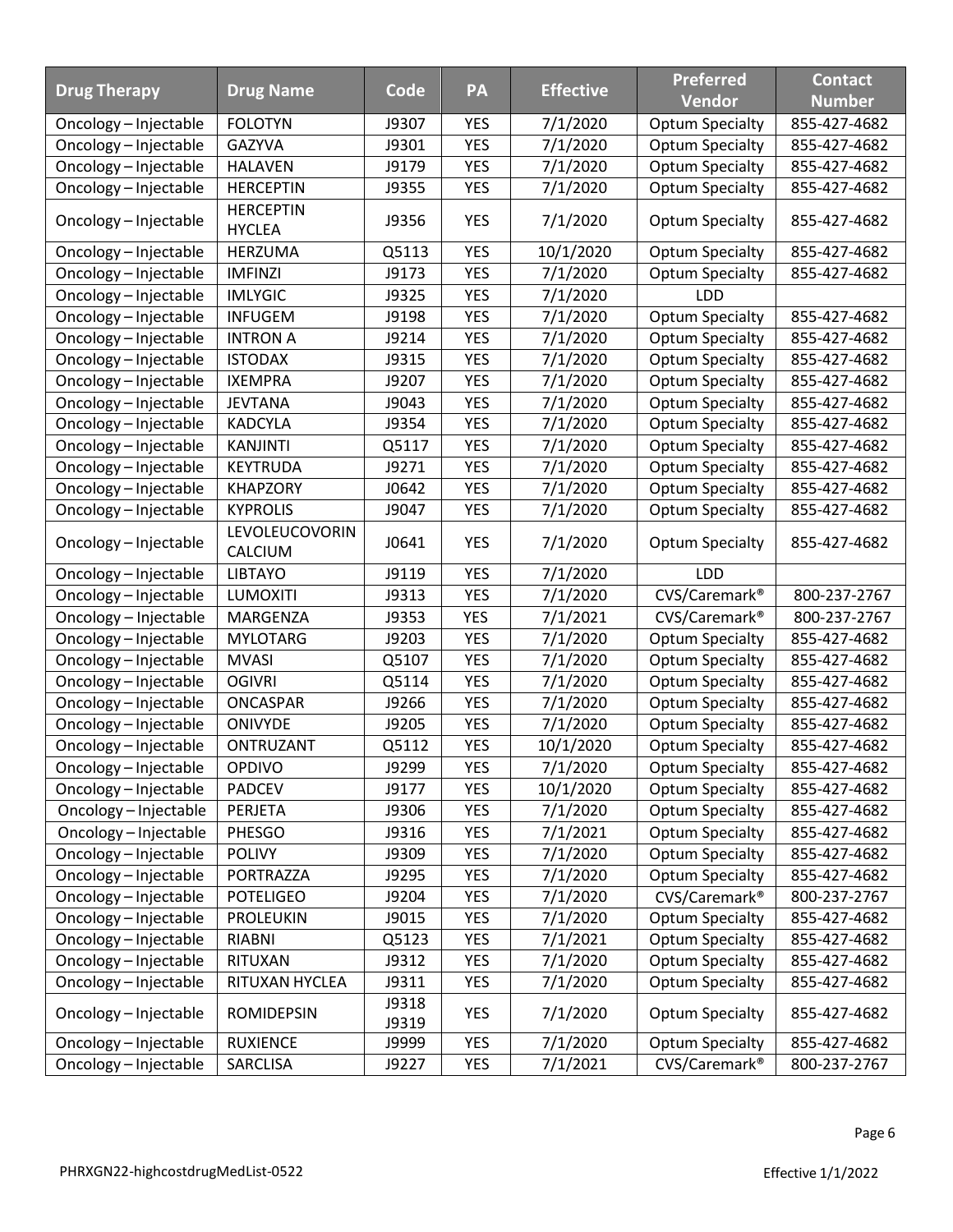|                                  |                       |       |            |                  | <b>Preferred</b>          | <b>Contact</b> |
|----------------------------------|-----------------------|-------|------------|------------------|---------------------------|----------------|
| <b>Drug Therapy</b>              | <b>Drug Name</b>      | Code  | PA         | <b>Effective</b> | Vendor                    | <b>Number</b>  |
| Oncology – Injectable            | SYLVANT               | J2860 | <b>YES</b> | 7/1/2020         | <b>Optum Specialty</b>    | 855-427-4682   |
| Oncology - Injectable            | <b>TECENTRIQ</b>      | J9022 | <b>YES</b> | 7/1/2020         | <b>Optum Specialty</b>    | 855-427-4682   |
| Oncology - Injectable            | <b>TEPADINA</b>       | J9340 | <b>YES</b> | 7/1/2020         | <b>Optum Specialty</b>    | 855-427-4682   |
| Oncology - Injectable            | <b>THYROGEN</b>       | J3240 | <b>NO</b>  | 7/1/2020         | <b>Optum Specialty</b>    | 855-427-4682   |
| Oncology - Injectable            | <b>TORISEL</b>        | J9330 | <b>YES</b> | 7/1/2020         | <b>Optum Specialty</b>    | 855-427-4682   |
| Oncology - Injectable            | <b>TRAZIMERA</b>      | Q5116 | <b>YES</b> | 7/1/2020         | <b>Optum Specialty</b>    | 855-427-4682   |
| Oncology - Injectable            | <b>TREANDA</b>        | J9033 | <b>YES</b> | 7/1/2020         | <b>Optum Specialty</b>    | 855-427-4682   |
| Oncology - Injectable            | <b>TRUXIMA</b>        | Q5115 | YES        | 7/1/2020         | <b>Optum Specialty</b>    | 855-427-4682   |
| Oncology - Injectable            | <b>VALSTAR</b>        | J9357 | <b>YES</b> | 7/1/2020         | <b>Optum Specialty</b>    | 855-427-4682   |
| Oncology - Injectable            | <b>VECTIBIX</b>       | J9303 | <b>YES</b> | 7/1/2020         | <b>Optum Specialty</b>    | 855-427-4682   |
| Oncology - Injectable            | <b>VELCADE</b>        | J9041 | <b>YES</b> | 7/1/2020         | <b>Optum Specialty</b>    | 855-427-4682   |
| Oncology - Injectable            | VIDAZA                | J9025 | <b>YES</b> | 7/1/2020         | <b>Optum Specialty</b>    | 855-427-4682   |
| Oncology - Injectable            | <b>VYVXEOS</b>        | J9153 | <b>YES</b> | 7/1/2020         | <b>LDD</b>                |                |
| Oncology - Injectable            | <b>XGEVA</b>          | J0897 | NO         | 7/1/2020         | <b>Optum Specialty</b>    | 855-427-4682   |
| Oncology - Injectable            | <b>YERVOY</b>         | J9228 | <b>YES</b> | 7/1/2020         | <b>Optum Specialty</b>    | 855-427-4682   |
| Oncology - Injectable            | <b>YONDELIS</b>       | J9352 | <b>YES</b> | 7/1/2020         | <b>Optum Specialty</b>    | 855-427-4682   |
| Oncology - Injectable            | ZALTRAP               | J9400 | <b>YES</b> | 7/1/2020         | <b>Optum Specialty</b>    | 855-427-4682   |
| Oncology - Injectable            | ZEPZELCA              | J9223 | <b>YES</b> | 7/1/2021         | CVS/Caremark <sup>®</sup> | 800-237-2767   |
| Oncology - Injectable            | ZIRABEV               | Q5118 | <b>YES</b> | 7/1/2020         | <b>Optum Specialty</b>    | 855-427-4682   |
| Oncology - Injectable            | <b>ZOMETA</b>         | J3489 | <b>NO</b>  | 7/1/2020         | <b>Optum Specialty</b>    | 855-427-4682   |
| Osteoarthritis                   | <b>DUROLANE</b>       | J7318 | <b>NO</b>  | 7/1/2020         | <b>Optum Specialty</b>    | 855-427-4682   |
| Osteoarthritis                   | <b>EUFLEXXA</b>       | J7323 | <b>NO</b>  | 7/1/2020         | <b>Optum Specialty</b>    | 855-427-4682   |
| Osteoarthritis                   | <b>GEL-ONE</b>        | J7326 | <b>NO</b>  | 7/1/2020         | <b>Optum Specialty</b>    | 855-427-4682   |
| Osteoarthritis                   | GELSYN-3              | J7328 | <b>NO</b>  | 7/1/2020         | <b>Optum Specialty</b>    | 855-427-4682   |
| Osteoarthritis                   | GENVISC 850           | J7320 | <b>NO</b>  | 7/1/2020         | <b>Optum Specialty</b>    | 855-427-4682   |
| Osteoarthritis                   | <b>HYALGAN</b>        | J7321 | <b>NO</b>  | 7/1/2020         | <b>Optum Specialty</b>    | 855-427-4682   |
| Osteoarthritis                   | <b>HYMOVIS</b>        | J7322 | <b>NO</b>  | 7/1/2020         | <b>Optum Specialty</b>    | 855-427-4682   |
| Osteoarthritis                   | <b>MONOVISC</b>       | J7327 | <b>NO</b>  | 7/1/2020         | <b>Optum Specialty</b>    | 855-427-4682   |
| Osteoarthritis                   | <b>ORTHOVISC</b>      | J7324 | <b>NO</b>  | 7/1/2020         | <b>Optum Specialty</b>    | 855-427-4682   |
| Osteoarthritis                   | <b>SUPARTZ</b>        | J7321 | <b>NO</b>  | 7/1/2020         | <b>Optum Specialty</b>    | 855-427-4682   |
| Osteoarthritis                   | SYNVISC               | J7325 | <b>NO</b>  | 7/1/2020         | <b>Optum Specialty</b>    | 855-427-4682   |
| Osteoarthritis                   | <b>TRILURON</b>       | J7332 | <b>NO</b>  | 7/1/2020         | <b>Optum Specialty</b>    | 855-427-4682   |
| Osteoarthritis                   | <b>TRIVISC</b>        | J7329 | <b>NO</b>  | 7/1/2020         | <b>Optum Specialty</b>    | 855-427-4682   |
| Osteoarthritis                   | VISCO-3               | J7321 | <b>NO</b>  | 7/1/2020         | <b>Optum Specialty</b>    | 855-427-4682   |
| Osteoporosis                     | <b>EVENITY</b>        | J3111 | <b>YES</b> | 7/1/2020         | <b>Optum Specialty</b>    | 855-427-4682   |
| Osteoporosis                     | PROLIA                | J0897 | <b>NO</b>  | 7/1/2020         | <b>Optum Specialty</b>    | 855-427-4682   |
| Osteoporosis                     | <b>RECLAST</b>        | J3489 | <b>NO</b>  | 7/1/2020         | <b>Optum Specialty</b>    | 855-427-4682   |
| Osteoporosis                     | <b>ZOLEDRONIC</b>     | J3489 | NO.        | 7/1/2020         | <b>Optum Specialty</b>    | 855-427-4682   |
|                                  | ACID_OST              |       |            |                  |                           |                |
| Paroxysmal Nocturnal             | <b>SOLIRIS</b>        | J1300 | <b>YES</b> | 7/1/2020         | <b>Optum Specialty</b>    | 855-427-4682   |
| Hemoglobinuria<br>Polyneuropathy | <b>ONPATTRO</b>       | J0222 | <b>YES</b> | 7/1/2020         | CVS/Caremark <sup>®</sup> | 800-237-2767   |
|                                  | <b>HYDROXYPROGEST</b> |       |            |                  |                           |                |
| Pre-Term Birth                   | <b>ERONE CAPRO</b>    | J1729 | <b>YES</b> | 7/1/2020         | <b>Optum Specialty</b>    | 855-427-4682   |
| Pre-Term Birth                   | <b>MAKENA</b>         | J1726 | <b>YES</b> | 7/1/2020         | <b>Optum Specialty</b>    | 855-427-4682   |
| Psoriasis                        | <b>STELARA</b>        | J3358 | YES        | 7/1/2020         | <b>Optum Specialty</b>    | 855-427-4682   |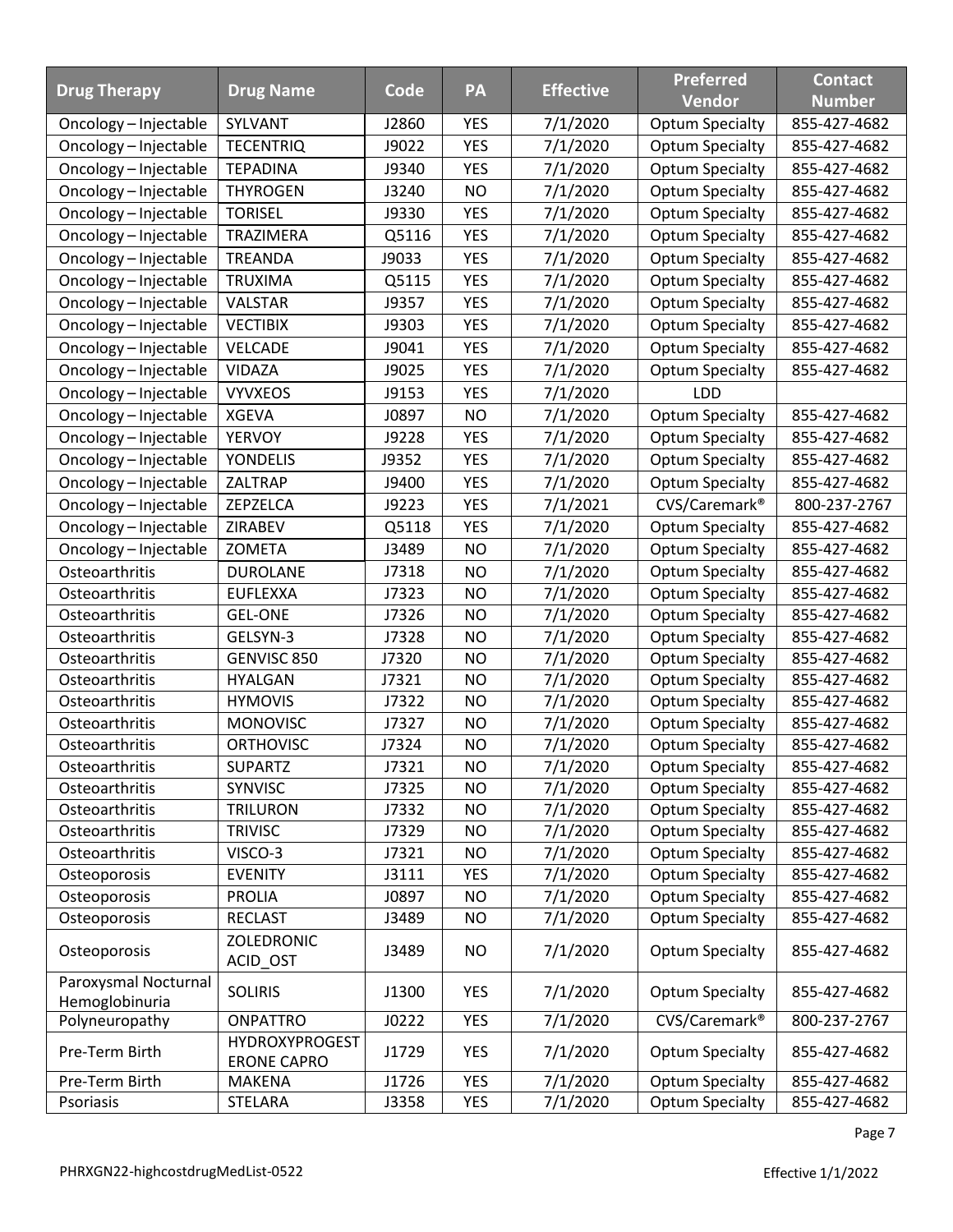| <b>Drug Therapy</b>                       | <b>Drug Name</b>    | Code  | PA         | <b>Effective</b> | <b>Preferred</b><br><b>Vendor</b> | <b>Contact</b><br><b>Number</b> |
|-------------------------------------------|---------------------|-------|------------|------------------|-----------------------------------|---------------------------------|
| <b>Pulmonary Arterial</b><br>Hypertension | EPOPROSTENOL        | J1325 | <b>YES</b> | 7/1/2020         | CVS/Caremark <sup>®</sup>         | 800-237-2767                    |
| <b>Pulmonary Arterial</b><br>Hypertension | <b>FLOLAN</b>       | J1325 | <b>YES</b> | 7/1/2020         | CVS/Caremark <sup>®</sup>         | 800-237-2767                    |
| <b>Pulmonary Arterial</b><br>Hypertension | <b>REMODULIN</b>    | J3285 | <b>YES</b> | 7/1/2020         | CVS/Caremark <sup>®</sup>         | 800-237-2767                    |
| <b>Pulmonary Arterial</b><br>Hypertension | <b>TREPROSTINIL</b> | J3285 | <b>YES</b> | 7/1/2020         | CVS/Caremark <sup>®</sup>         | 800-237-2767                    |
| <b>Pulmonary Arterial</b><br>Hypertension | <b>VELETRI</b>      | J1325 | <b>YES</b> | 7/1/2020         | CVS/Caremark <sup>®</sup>         | 800-237-2767                    |
| <b>Rare Disorders</b>                     | <b>CRYSVITA</b>     | J0584 | <b>YES</b> | 7/1/2020         | CVS/Caremark <sup>®</sup>         | 800-237-2767                    |
| <b>Rare Disorders</b>                     | <b>GAMIFANT</b>     | J9210 | <b>YES</b> | 7/1/2020         | CVS/Caremark <sup>®</sup>         | 800-237-2767                    |
| <b>Rare Disorders</b>                     | <b>MEPSEVII</b>     | J3397 | <b>YES</b> | 7/1/2020         | Accredo <sup>®</sup>              | 866-759-1557                    |
| <b>Rheumatoid Arthritis</b>               | <b>ACTEMRA</b>      | J3262 | <b>YES</b> | 7/1/2020         | <b>Optum Specialty</b>            | 855-427-4682                    |
| <b>Rheumatoid Arthritis</b>               | <b>AVOSLA</b>       | Q5121 | <b>YES</b> | 7/1/2020         | <b>Optum Specialty</b>            | 855-427-4682                    |
| <b>Rheumatoid Arthritis</b>               | <b>INFLECTRA</b>    | Q5103 | <b>YES</b> | 7/1/2020         | <b>Optum Specialty</b>            | 855-427-4682                    |
| <b>Rheumatoid Arthritis</b>               | <b>ORENCIA</b>      | J0129 | <b>YES</b> | 7/1/2020         | <b>Optum Specialty</b>            | 855-427-4682                    |
| <b>Rheumatoid Arthritis</b>               | <b>REMICADE</b>     | J1745 | <b>YES</b> | 7/1/2020         | <b>Optum Specialty</b>            | 855-427-4682                    |
| <b>Rheumatoid Arthritis</b>               | <b>SIMPONI</b>      | J1602 | <b>YES</b> | 7/1/2020         | <b>Optum Specialty</b>            | 855-427-4682                    |
| <b>RSV</b>                                | <b>SYNAGIS</b>      | 90378 | <b>YES</b> | 7/1/2020         | <b>Optum Specialty</b>            | 855-427-4682                    |
| Sickle Cell Disease                       | ADAKVEO             | J0791 | <b>YES</b> | 10/1/2020        | <b>Optum Specialty</b>            | 855-427-4682                    |
| Spinal Muscular<br>Atrophy                | SPINRAZA            | J2326 | <b>YES</b> | 7/1/2020         | Accredo <sup>®</sup>              | 866-759-1557                    |
| <b>Spinal Muscular</b><br>Atrophy         | ZOLGENSMA           | J3399 | <b>YES</b> | 7/1/2020         | Accredo <sup>®</sup>              | 866-759-1557                    |
| <b>Systemic Lupus</b><br>Erythematosus    | <b>BENLYSTA</b>     | J0490 | <b>YES</b> | 7/1/2020         | <b>Optum Specialty</b>            | 855-427-4682                    |
| Thrombocytopenia                          | <b>NPLATE</b>       | J2796 | <b>YES</b> | 7/1/2020         | <b>Optum Specialty</b>            | 855-427-4682                    |